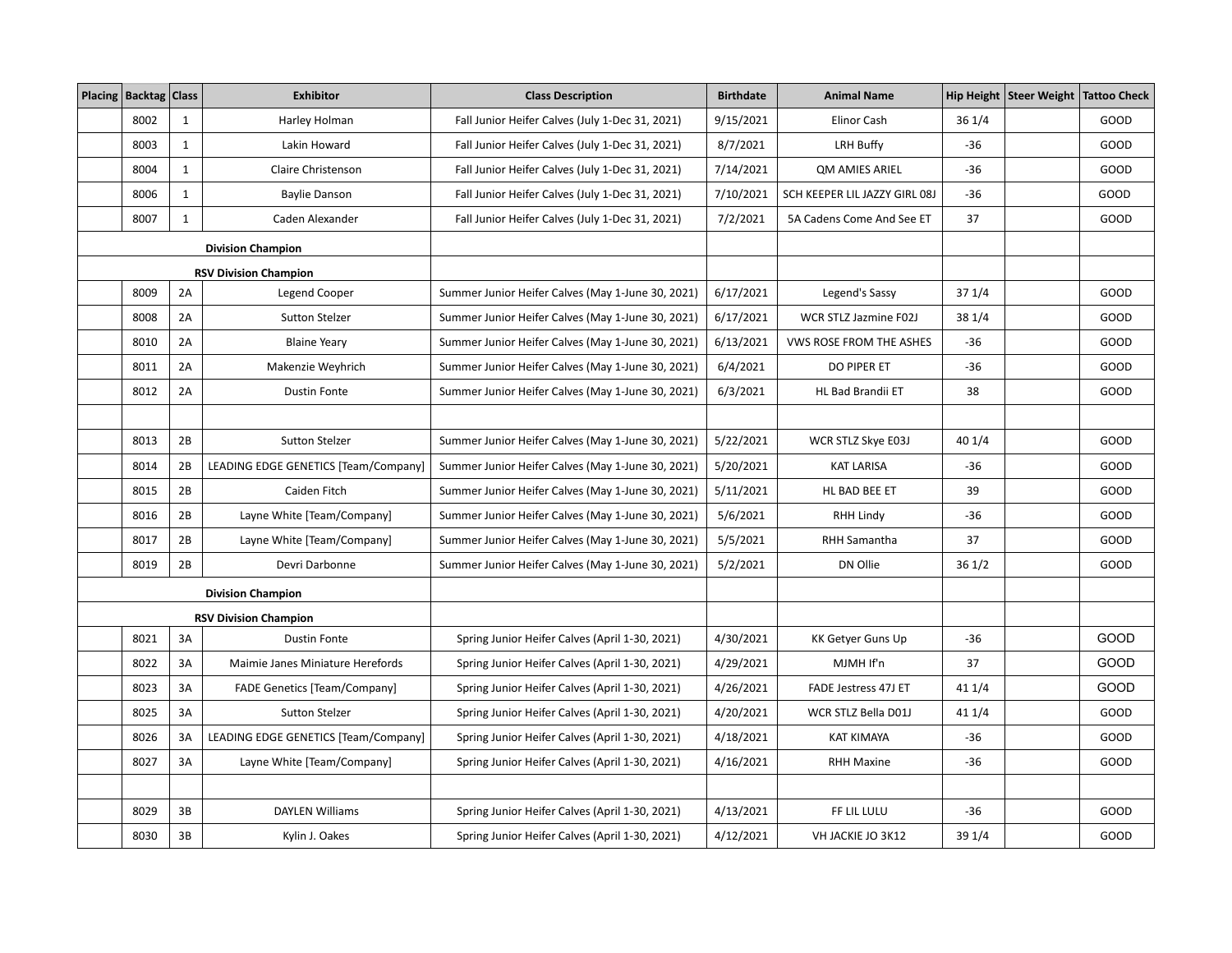|                              | 8032 | 3B | Alan Bebler                      | Spring Junior Heifer Calves (April 1-30, 2021)       | 4/5/2021  | <b>BPTR Yellowbird</b>         | 361/2  | GOOD |
|------------------------------|------|----|----------------------------------|------------------------------------------------------|-----------|--------------------------------|--------|------|
|                              | 8033 | 3B | Alan Bebler                      | Spring Junior Heifer Calves (April 1-30, 2021)       | 4/3/2021  | <b>BPTR Fawn</b>               | 363/4  | GOOD |
|                              | 8034 | 3B | Nick Stoner Nick Stoner          | Spring Junior Heifer Calves (April 1-30, 2021)       | 4/2/2021  | CX Miss Fiona 132ET            | 381/2  | GOOD |
|                              |      |    | <b>Division Champion</b>         |                                                      |           |                                |        |      |
|                              |      |    | <b>RSV Division Champion</b>     |                                                      |           |                                |        |      |
|                              | 8036 | 4A | Alan Bebler                      | Early Spring Junior Heifer Calves (March 1-31, 2021) | 3/28/2021 | <b>BPTR Spots</b>              | 37     | GOOD |
|                              | 8037 | 4A | Caydence Yeary                   | Early Spring Junior Heifer Calves (March 1-31, 2021) | 3/25/2021 | CB Ruby                        | 36     | GOOD |
|                              | 8039 | 4A | Colton Christenson               | Early Spring Junior Heifer Calves (March 1-31, 2021) | 3/21/2021 | CX3 Miss Ivy 137 ET            | 391/2  | GOOD |
|                              | 8040 | 4A | <b>Rylee Barber</b>              | Early Spring Junior Heifer Calves (March 1-31, 2021) | 3/20/2021 | BR Mona Lisa J050 ET           | 40     | GOOD |
|                              | 8041 | 4A | Hana Hogan                       | Early Spring Junior Heifer Calves (March 1-31, 2021) | 3/19/2021 | <b>BGB Josie</b>               | 37     | GOOD |
|                              | 8042 | 4A | Scarlett Edwards                 | Early Spring Junior Heifer Calves (March 1-31, 2021) | 3/16/2021 | KLD Kit Kat                    | 381/2  | GOOD |
|                              | 8043 | 4A | <b>HAVEN SANDSTROM</b>           | Early Spring Junior Heifer Calves (March 1-31, 2021) | 3/13/2021 | SHF HOWIES WINTER ET           | 38     | GOOD |
|                              | 8044 | 4A | KP Ranch KP Ranch                | Early Spring Junior Heifer Calves (March 1-31, 2021) | 3/12/2021 | <b>KAP Huntress Feather ET</b> | 361/4  | GOOD |
|                              |      |    |                                  |                                                      |           |                                |        |      |
|                              | 8045 | 4B | Maimie Janes Miniature Herefords | Early Spring Junior Heifer Calves (March 1-31, 2021) | 3/7/2021  | MJMH Iverliegh ET              | 38 1/4 | GOOD |
|                              | 8048 | 4B | julie sandstrom                  | Early Spring Junior Heifer Calves (March 1-31, 2021) | 3/6/2021  | SHF COPPERS SAPPHIRE           | 41 1/4 | GOOD |
|                              | 8046 | 4B | <b>WILLA SANDSTROM</b>           | Early Spring Junior Heifer Calves (March 1-31, 2021) | 3/6/2021  | SHF COPPERS SAPPHIRE           | 41 1/4 | GOOD |
|                              | 8047 | 4B | julie sandstrom                  | Early Spring Junior Heifer Calves (March 1-31, 2021) | 3/6/2021  | SHF HOWIES WINTER ET           | 38     | GOOD |
|                              | 8049 | 4B | Jordyn Bertrem                   | Early Spring Junior Heifer Calves (March 1-31, 2021) | 3/5/2021  | <b>BGB JENGA</b>               | 393/4  | GOOD |
|                              | 8050 | 4B | Emmy-Cate Beratto                | Early Spring Junior Heifer Calves (March 1-31, 2021) | 3/3/2021  | <b>KR's Miss Emmy Cate</b>     | 403/4  | GOOD |
|                              |      |    | <b>Division Champion</b>         |                                                      |           |                                |        |      |
|                              |      |    | <b>RSV Division Champion</b>     |                                                      |           |                                |        |      |
|                              | 8051 | 5  | Emmy-Cate Beratto                | Winter Junior Heifer Calves (Jan 1-Feb 28, 2021)     | 2/27/2021 | BF Karma Chameleon ET          | 363/4  | GOOD |
|                              | 8052 | 5  | Lucy Carman                      | Winter Junior Heifer Calves (Jan 1-Feb 28, 2021)     | 2/26/2021 | KDL MINI PEARL 449J ET         | 39 3/4 | GOOD |
|                              | 8055 | 5  | julie sandstrom                  | Winter Junior Heifer Calves (Jan 1-Feb 28, 2021)     | 2/12/2021 | SHF COPPERS KIWI               | 39     | GOOD |
|                              | 8056 | 5  | KP Ranch KP Ranch                | Winter Junior Heifer Calves (Jan 1-Feb 28, 2021)     | 2/5/2021  | KAP Huntress Lavender ET       | -36    | GOOD |
|                              | 8057 | 5  | Caydence Yeary                   | Winter Junior Heifer Calves (Jan 1-Feb 28, 2021)     | 1/15/2021 | <b>CB Rockstar</b>             | 38 1/4 | GOOD |
|                              | 8058 | 5  | Holly Schafer                    | Winter Junior Heifer Calves (Jan 1-Feb 28, 2021)     | 1/9/2021  | 6E STLZ JETA'S MOUSE 912J      | 41     | GOOD |
|                              | 8059 | 5  | Kamryn K. Oakes                  | Winter Junior Heifer Calves (Jan 1-Feb 28, 2021)     | 1/3/2021  | <b>3K MISS MORGAN</b>          | 42 1/4 | GOOD |
|                              |      |    | <b>Division Champion</b>         |                                                      |           |                                |        |      |
| <b>RSV Division Champion</b> |      |    |                                  |                                                      |           |                                |        |      |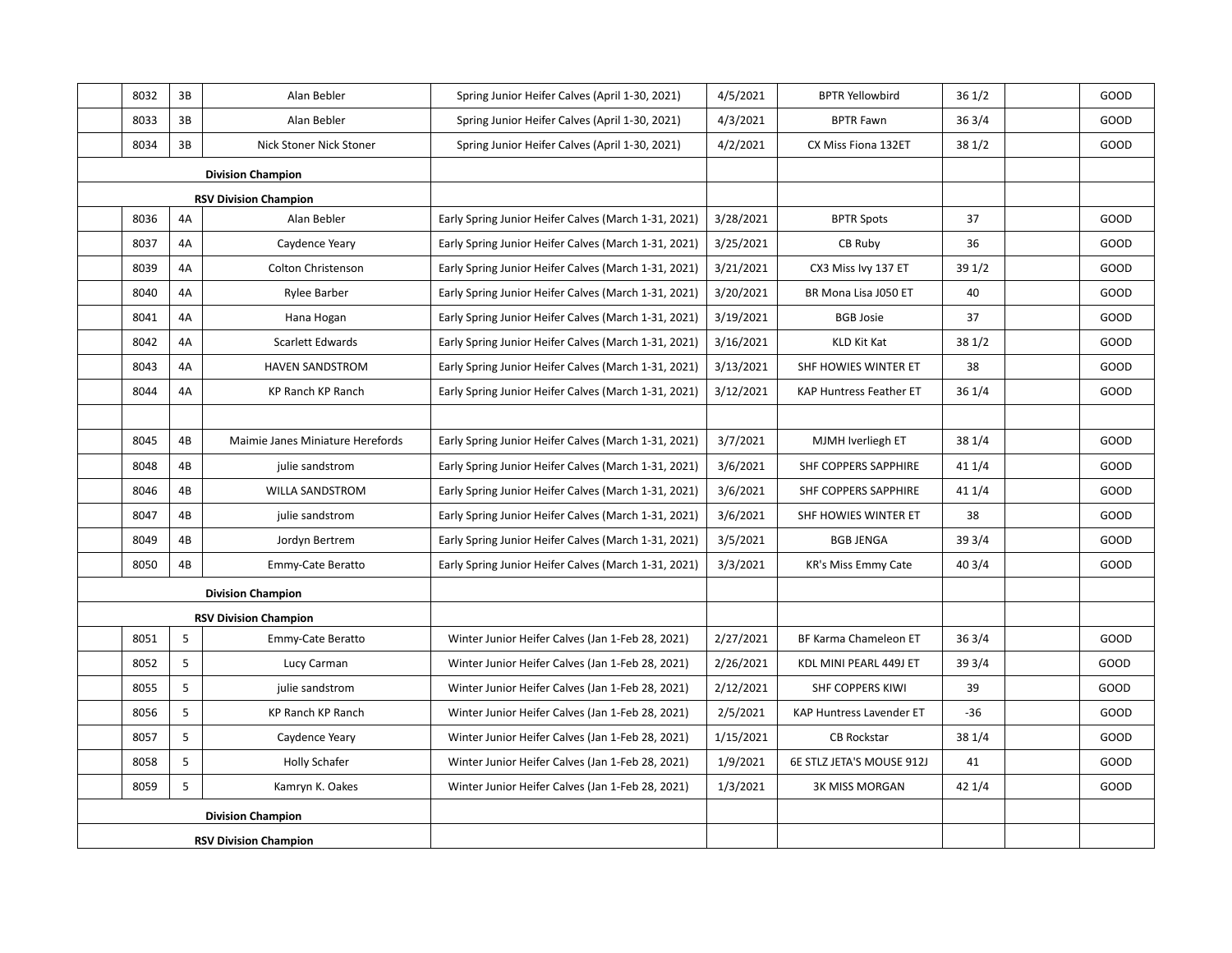|                              | 8060                         | 6A        | Taos Heck                  | Fall Intermediate Heifers (Oct 1-Dec 31, 2020)      | 12/22/2020 | 202 TBRO                    | 41 1/4 | GOOD |
|------------------------------|------------------------------|-----------|----------------------------|-----------------------------------------------------|------------|-----------------------------|--------|------|
|                              | 8061                         | 6A        | Caden Alexander            | Fall Intermediate Heifers (Oct 1-Dec 31, 2020)      | 12/2/2020  | KLD Stealin Bases 077H ET   | 41     | GOOD |
|                              | 8062                         | 6A        | <b>Holly Schafer</b>       | Fall Intermediate Heifers (Oct 1-Dec 31, 2020)      | 12/1/2020  | 6E STLZ DAISEY'S MOUSE 911H | 41 3/4 | GOOD |
|                              | 8063                         | 6A        | Cameron Brown              | Fall Intermediate Heifers (Oct 1-Dec 31, 2020)      | 11/20/2020 | <b>BSM Hot Sauce</b>        | 41 3/4 | GOOD |
|                              |                              |           |                            |                                                     |            |                             |        |      |
|                              | 8065                         | 6B        | Kaysen Pendley             | Fall Intermediate Heifers (Oct 1-Dec 31, 2020)      | 10/18/2020 | BAR C MINI J-BREEZY 027     |        |      |
|                              | 8174                         | 6B        | <b>MAX BAER</b>            | Fall Intermediate Heifers (Oct 1-Dec 31, 2020)      | 10/15/2020 | <b>B&amp;S RUBY ET</b>      | 44 3/4 | GOOD |
|                              | 8066                         | 6B        | Addalyn Jackson            | Fall Intermediate Heifers (Oct 1-Dec 31, 2020)      | 10/15/2020 | KLD Cindy Lou Who 97H       | 43     | GOOD |
|                              | 8067                         | 6B        | <b>Holly Schafer</b>       | Fall Intermediate Heifers (Oct 1-Dec 31, 2020)      | 10/13/2020 | CBD MISS KANSAS ET          | 44 1/4 | GOOD |
|                              | 8068                         | 6B        | Kanyen Lee Dopps           | Fall Intermediate Heifers (Oct 1-Dec 31, 2020)      | 10/2/2020  | KLD KASHMERE 82H ET         | 421/2  | GOOD |
|                              |                              |           | <b>Division Champion</b>   |                                                     |            |                             |        |      |
|                              | <b>RSV Division Champion</b> |           |                            |                                                     |            |                             |        |      |
|                              | 8069                         | <b>7A</b> | Layne White [Team/Company] | Summer Intermediate Heifers (July 1-Sept 30, 2020)  | 7/6/2021   | RHH Hope ET                 | 37     | GOOD |
|                              | 8071                         | <b>7A</b> | <b>Blaine Yeary</b>        | Summer Intermediate Heifers (July 1-Sept 30, 2020)  | 9/28/2020  | SS New Day                  | 39 1/4 | GOOD |
|                              | 8072                         | <b>7A</b> | Nick Stoner Nick Stoner    | Summer Intermediate Heifers (July 1-Sept 30, 2020)  | 9/25/2020  | T-N-T Razzle Dazzle         | 39     | GOOD |
|                              | 8073                         | <b>7A</b> | Caiden Fitch               | Summer Intermediate Heifers (July 1-Sept 30, 2020)  | 9/11/2020  | QM Dixie                    | 401/2  | GOOD |
|                              |                              |           |                            |                                                     |            |                             |        |      |
|                              | 8074                         | <b>7B</b> | <b>Bentley Baldwin</b>     | Summer Intermediate Heifers (July 1-Sept 30, 2020)  | 8/31/2020  | DMC ICE PRINCESS 323 ET     | 39 3/4 | GOOD |
|                              | 8075                         | <b>7B</b> | Keller Oakes               | Summer Intermediate Heifers (July 1-Sept 30, 2020)  | 8/30/2020  | DMC ICE KREAM 329 ET        | 40     | GOOD |
|                              | 8076                         | 7B        | Caiden Fitch               | Summer Intermediate Heifers (July 1-Sept 30, 2020)  | 8/25/2020  | GF MISS 6013H               | 411/2  | GOOD |
|                              | 8079                         | 7B        | Harley Holman              | Summer Intermediate Heifers (July 1-Sept 30, 2020)  | 8/16/2020  | SHELBY HSC 120              | 401/2  | GOOD |
|                              |                              | <b>7B</b> | Hana Hogan                 | Summer Intermediate Heifers (July 1-Sept 30, 2020)  | 8/3/2020   | <b>BGB HAZEL</b>            | 41 3/4 | GOOD |
|                              |                              |           |                            |                                                     |            |                             |        |      |
|                              | 8077                         | 7C        | Channing Kelso             | Summer Intermediate Heifers (July 1-Sept 30, 2020)  | 7/28/2020  | CK Nightingale 071 ET       | 42     | GOOD |
|                              | 8078                         | 7C        | <b>Brooke Fuss</b>         | Summer Intermediate Heifers (July 1-Sept 30, 2020)  | 7/17/2020  | WS Westin's Sparkle Red     | 42 1/4 | GOOD |
|                              |                              |           | <b>Division Champion</b>   |                                                     |            |                             |        |      |
| <b>RSV Division Champion</b> |                              |           |                            |                                                     |            |                             |        |      |
|                              | 8082                         | 8         | Makenzie Weyhrich          | Spring Intermediate Heifers (April 1-June 30, 2020) | 5/21/2020  | <b>DO PENELOPE</b>          | 40 1/4 | GOOD |
|                              | 8083                         | 8         | Lakin Howard               | Spring Intermediate Heifers (April 1-June 30, 2020) | 4/26/2020  | ROCKINDLO WANDA             | 401/2  | GOOD |
|                              | 8084                         | 8         | <b>Dustin Fonte</b>        | Spring Intermediate Heifers (April 1-June 30, 2020) | 4/14/2020  | KLD Tango 040H ET           | 42     | GOOD |
|                              | 8085                         | 8         | Jamie Taylor               | Spring Intermediate Heifers (April 1-June 30, 2020) | 4/9/2020   | <b>KR'S MISS NELEE</b>      | 43 1/4 | GOOD |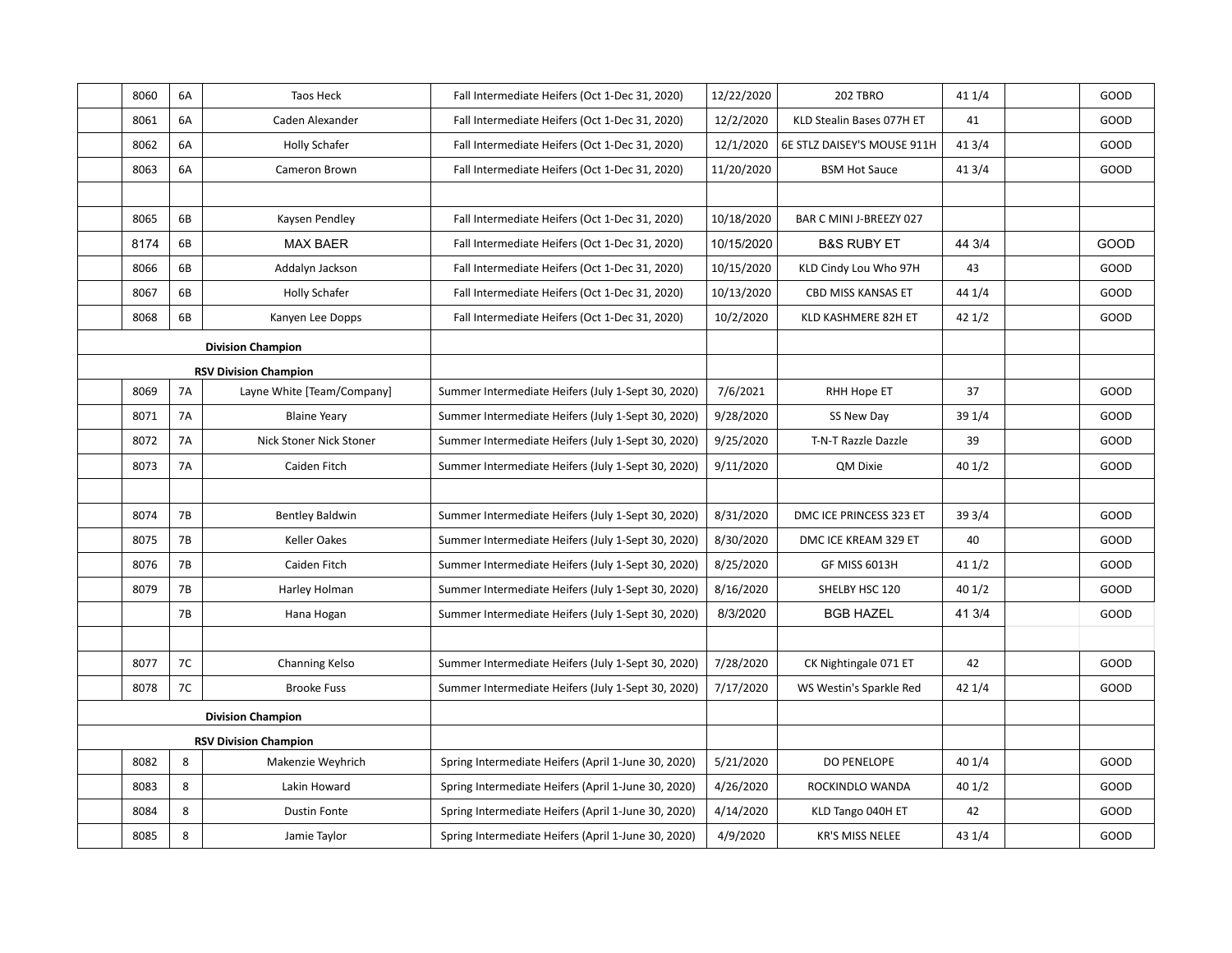| 8087                         | 8                        | Ella Weldon                          | Spring Intermediate Heifers (April 1-June 30, 2020) | 4/7/2020  | <b>BGB Hannah</b>         | 43 1/4 |     | GOOD |
|------------------------------|--------------------------|--------------------------------------|-----------------------------------------------------|-----------|---------------------------|--------|-----|------|
| 8035                         | 8                        | Caden Alexander                      | Spring Intermediate Heifers (April 1-June 30, 2020) | 4/1/2020  | <b>BGB Hattie</b>         | 40     |     | GOOD |
| <b>Division Champion</b>     |                          |                                      |                                                     |           |                           |        |     |      |
|                              |                          | <b>RSV Division Champion</b>         |                                                     |           |                           |        |     |      |
| 8088                         | <b>9A</b>                | Odie Heck                            | Winter Intermediate Heifers (Jan 1- March 31, 2020) | 3/10/2021 | EC Lacy's Lady            | 37 3/4 |     | GOOD |
| 8089                         | <b>9A</b>                | Kanyen Lee Dopps                     | Winter Intermediate Heifers (Jan 1- March 31, 2020) | 3/29/2020 | KLD SHEEZA DANDY 022H ET  | 42     |     | GOOD |
| 8090                         | <b>9A</b>                | Emmy-Cate Beratto                    | Winter Intermediate Heifers (Jan 1- March 31, 2020) | 3/16/2020 | <b>KR's MISS PEARL</b>    | 41     |     | GOOD |
| 8091                         | <b>9A</b>                | Jaylee Kelso                         | Winter Intermediate Heifers (Jan 1- March 31, 2020) | 3/7/2020  | KAP Huntress Whisper ET   | 43 1/4 |     | GOOD |
|                              |                          |                                      |                                                     |           |                           |        |     |      |
| 8092                         | 9B                       | Oakley DeWitt                        | Winter Intermediate Heifers (Jan 1- March 31, 2020) | 2/16/2020 | Charlotte 2001            | 42 1/2 |     | GOOD |
| 8093                         | <b>9B</b>                | Kade Robertson                       | Winter Intermediate Heifers (Jan 1- March 31, 2020) | 2/3/2020  | KAP Huntress Veronica ET  | 43 1/4 |     | GOOD |
| 8094                         | 9B                       | LEADING EDGE GENETICS [Team/Company] | Winter Intermediate Heifers (Jan 1- March 31, 2020) | 1/16/2020 | 6E STLZ Roxies Time       | 44 1/2 |     | GOOD |
| 8095                         | <b>9B</b>                | Clayton Rohla                        | Winter Intermediate Heifers (Jan 1- March 31, 2020) | 1/4/2020  | CR Heart                  |        |     |      |
|                              |                          | <b>Division Champion</b>             |                                                     |           |                           |        |     |      |
|                              |                          | <b>RSV Division Champion</b>         |                                                     |           |                           |        |     |      |
| 8096                         | 10                       | Devri Darbonne                       | Senior Yearling (Sept 1-Dec 31, 2019)               | 12/4/2019 | <b>RCM Miss Carley</b>    | 41 3/4 |     | GOOD |
|                              | <b>Division Champion</b> |                                      |                                                     |           |                           |        |     |      |
|                              |                          | <b>RSV Division Champion</b>         |                                                     |           |                           |        |     |      |
| 8098                         | 11                       | <b>Baylie Danson</b>                 | Cow/Calf Pair (Born before Sept 1, 2019)            | 4/1/2015  | LVR WD BUTTERCUP LADY     | 43 3/4 |     | GOOD |
| 8099                         | 11                       | <b>DAYLEN Williams</b>               | Cow/Calf Pair (Born before Sept 1, 2019)            | 3/17/2007 | SSR LADY LEAH 08          | 44     |     | GOOD |
|                              |                          | <b>Division Champion</b>             |                                                     |           |                           |        |     |      |
|                              |                          | <b>RSV Division Champion</b>         |                                                     |           |                           |        |     |      |
|                              |                          | <b>Grand Champion Female</b>         |                                                     |           |                           |        |     |      |
|                              |                          | <b>RSV Champion Female</b>           |                                                     |           |                           |        |     |      |
| 8101                         | 12                       | Dylann Howard                        | Fall Junior Bull Calves (July 1-Dec 31, 2021)       | 8/8/2021  | LRH Champ                 | -36    | 324 | GOOD |
|                              |                          | <b>Division Champion</b>             |                                                     |           |                           |        |     |      |
| <b>RSV Division Champion</b> |                          |                                      |                                                     |           |                           |        |     |      |
| 8102                         | 13                       | <b>Baylie Danson</b>                 | Summer Junior Bull Calves (May 1-June 30, 2021)     | 6/5/2021  | SCH BLAZING KEEPER 06J    | 37     | 392 | GOOD |
| 8107                         | 13                       | Jordyn Bertrem                       | Summer Junior Bull Calves (May 1-June 30, 2021)     | 5/10/2021 | <b>BGB JAW DROPPER ET</b> | 36     | 405 | GOOD |
| 8105                         | 13                       | Maimie Janes Miniature Herefords     | Summer Junior Bull Calves (May 1-June 30, 2021)     | 5/25/2021 | MJMH Iggy                 | 38     | 425 | GOOD |
| <b>Division Champion</b>     |                          |                                      |                                                     |           |                           |        |     |      |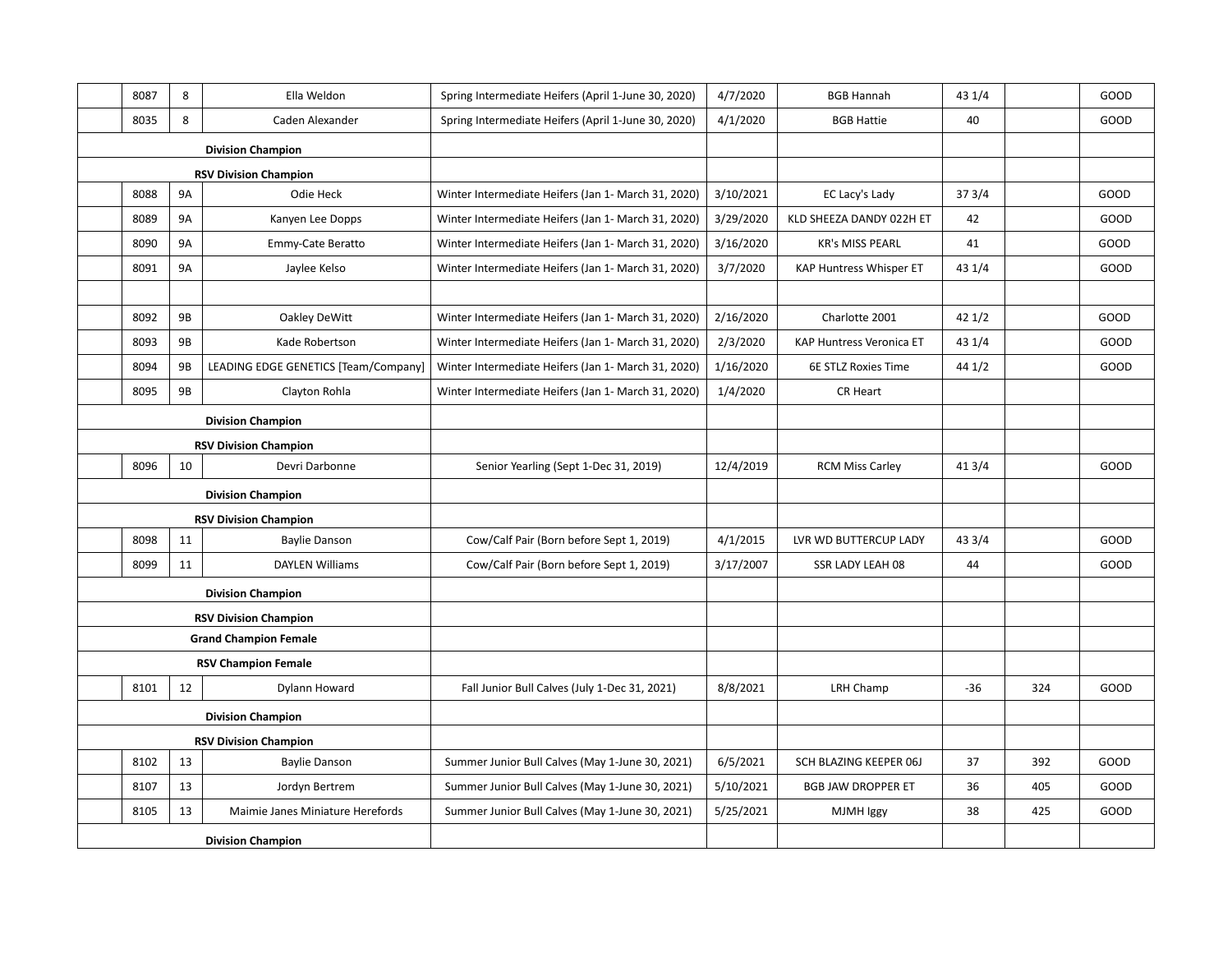| <b>RSV Division Champion</b> |                          |                                  |                                                    |            |                           |        |      |      |
|------------------------------|--------------------------|----------------------------------|----------------------------------------------------|------------|---------------------------|--------|------|------|
| 8109                         | 14                       | <b>DAYLEN Williams</b>           | Spring Junior Bull Calves (April 1-30, 2021)       | 4/14/2021  | <b>KHD BOTTOMS UP</b>     | 39     | 490  | GOOD |
| 8110                         | 14                       | Jamie Taylor                     | Spring Junior Bull Calves (April 1-30, 2021)       | 4/2/2021   | TAY SIGS ACE              | 39     | 601  | GOOD |
|                              |                          | <b>Division Champion</b>         |                                                    |            |                           |        |      |      |
|                              |                          | <b>RSV Division Champion</b>     |                                                    |            |                           |        |      |      |
| 8114                         | 15                       | Emmy-Cate Beratto                | Early Spring Junior Bull Calves (March 1-31, 2021) | 3/15/2021  | SS Mr Archer              | 39 1/2 | 428  | GOOD |
| 8115                         | 15                       | Maimie Janes Miniature Herefords | Early Spring Junior Bull Calves (March 1-31, 2021) | 3/8/2021   | <b>MJMH Issel ET</b>      | 39     | 548  | GOOD |
| 8113                         | 15                       | Jamie Taylor                     | Early Spring Junior Bull Calves (March 1-31, 2021) | 3/18/2021  | TAY SIGS LARS             | 40 3/4 | 647  | GOOD |
| 8112                         | 15                       | <b>Maci Roberts</b>              | Early Spring Junior Bull Calves (March 1-31, 2021) | 3/20/2021  | MMR PRINCE GEORGE 123J ET | 40     | 681  | GOOD |
| 8111                         | 15                       | <b>Dustin Fonte</b>              | Early Spring Junior Bull Calves (March 1-31, 2021) | 3/21/2021  | BR LANNISTER J051 ET      | 41 1/2 | 708  | GOOD |
|                              |                          | <b>Division Champion</b>         |                                                    |            |                           |        |      |      |
|                              |                          | <b>RSV Division Champion</b>     |                                                    |            |                           |        |      |      |
| 8116                         | 16                       | Caiden Fitch                     | Winter Junior Bull Calves (Jan 1-Feb 28, 2021)     | 2/14/2021  | HL OUTSIDER ET            | 44 1/4 | 799  | GOOD |
|                              | <b>Division Champion</b> |                                  |                                                    |            |                           |        |      |      |
|                              |                          | <b>RSV Division Champion</b>     |                                                    |            |                           |        |      |      |
| 8118                         | 17                       | <b>Hadley Geiger</b>             | Summer Intermediate Bull (July 1-Sept 30, 2020)    | 9/17/2020  | GF Chief 11B1H            | 411/2  | 826  | GOOD |
| 8119                         | 17                       | Kamryn K. Oakes                  | Summer Intermediate Bull (July 1-Sept 30, 2020)    | 9/9/2020   | <b>3K HAPPY DANCE</b>     | 43     | 870  | GOOD |
|                              |                          | <b>Division Champion</b>         |                                                    |            |                           |        |      |      |
|                              |                          | <b>RSV Division Champion</b>     |                                                    |            |                           |        |      |      |
| 8123                         | 18                       | Emmy-Cate Beratto                | Spring Intermediate Bull (April 1-June 30, 2020)   | 5/5/2020   | MCC Ben Dover Stud Muffin | 41     | 875  | GOOD |
| 8124                         | 18                       | Hana Hogan                       | Spring Intermediate Bull (April 1-June 30, 2020)   | 4/2/2020   | <b>BGB Hulk Smash</b>     | 43     | 956  | GOOD |
| 8121                         | 18                       | Maimie Janes Miniature Herefords | Spring Intermediate Bull (April 1-June 30, 2020)   | 5/18/2020  | MJMH Honcho               | 43     | 967  | GOOD |
|                              |                          | <b>Division Champion</b>         |                                                    |            |                           |        |      |      |
|                              |                          | <b>RSV Division Champion</b>     |                                                    |            |                           |        |      |      |
| 8126                         | 19                       | julie sandstrom                  | Winter Intermediate Bull (Jan 1- March 31, 2020)   | 1/17/2020  | SHF SMOKIN JOE ET         | 411/2  | 1060 | GOOD |
| 8128                         | 19                       | julie sandstrom                  | Winter Intermediate Bull (Jan 1- March 31, 2020)   | 1/9/2020   | SHF KNOCKDOWN ET          | 451/2  | 1132 | GOOD |
|                              |                          |                                  |                                                    |            |                           |        |      |      |
|                              |                          |                                  |                                                    |            |                           |        |      |      |
| 8129                         | 20                       | <b>Dustin Fonte</b>              | Senior Yearling (Jan 1-Dec 31, 2019)               | 10/29/2019 | CK Livewire 913 ET        | 44     | 1200 | GOOD |
| 8130                         | 20                       | Wayne Ringer                     | Senior Yearling (Jan 1-Dec 31, 2019)               | 2/12/2019  | <b>WCR Cecil</b>          | 45     | 1327 | GOOD |
| <b>Division Champion</b>     |                          |                                  |                                                    |            |                           |        |      |      |